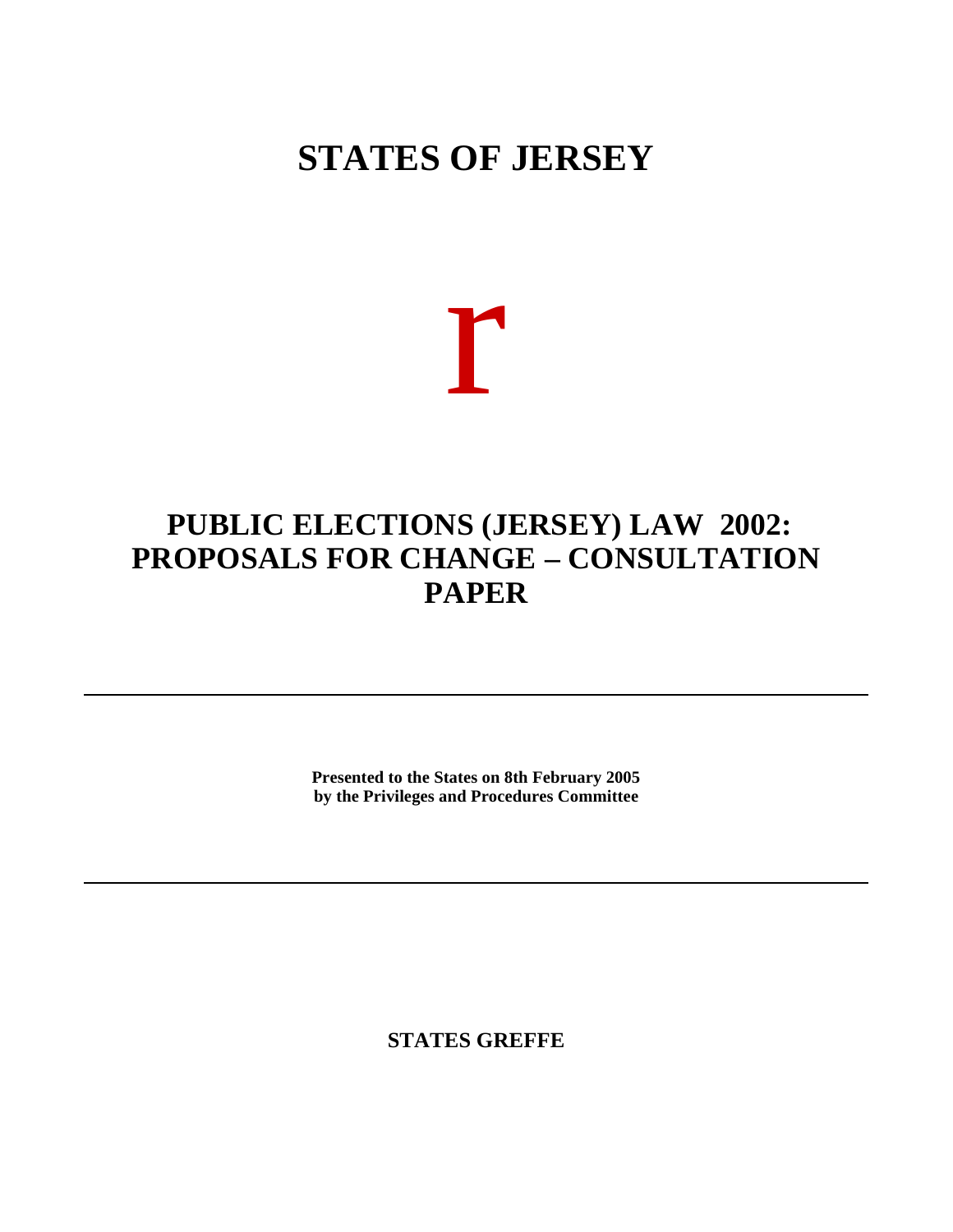# **REPORT**

# **Introduction**

Prompted by a number of comments and criticisms from various quarters, the Legislation Committee began a review last year of the provisions of the Public Elections (Jersey) Law 2002 to assess whether changes should be recommended in the light of experience in the operation of the Law. An initial discussion paper, produced by Committee member Deputy Guy de Faye, was considered by a number of interested parties including the Jurats (reflecting their traditional role as Autorisés), the Comité des Connétables (who deal with most of the administration for elections under the Law) and some States members who had taken a particular interest in this issue.

As part of the review of its future role in the transition towards ministerial government, the Legislation Committee recently concluded that responsibility for electoral law should be transferred to the Privileges and Procedures Committee so that it could be dealt with by a body that was independent from the Executive in the future system. The Privileges and Procedures Committee agreed that this transfer was a logical move, particularly as it already had responsibility for the States of Jersey Law which deals with the election of Senators and Deputies to the States.

Following the transfer of responsibility, the Privileges and Procedures Committee established a Working Party on Electoral Reform under the chairmanship of Deputy Peter Troy, with Senator Paul Le Claire and Deputy Guy de Faye as members. The Working Party considered the preliminary conclusions of the Legislation Committee review and the Privileges and Procedures Committee is now publishing this consultation paper summarising its final recommendations. Once it has received comments from States members and other interested parties the Committee will bring forward appropriate amendments to the Law so that the proposed changes can be submitted to the States for approval.

# **Reasons for change**

The review of the present Law has highlighted a number of possible defects. The public view, vigorously expressed by isolated individuals who have discovered at the polling station on polling day that they were not registered to vote, has been that there is not enough flexibility in the system. There is a perception of apparently arbitrary bureaucratic deadlines. Furthermore, failure to comply with various requirements of the administration process saw an apparent general presumption in favour of the integrity of the process rather than facilitating an individual's opportunity to vote. Whilst cognisant of the absolute need to ensure that the election process should not be open to abuses such as "vote rigging" or other forms of electoral fraud, the general view of the Committee is that the Island's wide spectrum of elections should be as "user-friendly" as possible with the emphasis being one of encouraging electors to register and to vote by making the process as convenient as is practicable. The other frequently expressed attitude from voters was to keep elections cheap, as ultimately they were paying for them.

In the initial consultation conducted by the Legislation Committee, the Comité des Connétables had a slightly different perspective. The Connétables felt that elections had lost an important element of fun due to excessive restrictions, particularly around polling booths. This had contributed to "killing the atmosphere" at the Parish Halls and left the public less interested in taking part in the ballot. The Comité agreed that getting people to vote was excellent in principle, but hard to achieve in practice. In particular, the sheer expense of routine tasks like sending out reminders was very costly.

The Bailiff, responding as President of the Royal Court on behalf of the Jurats, noted a number of difficulties relating to postal ballots as well as some apparent anomalies within the current Law that were probably due to law drafting oversights. In general, there was a clear request for greater flexibility and a higher degree of discretion for Autorisés, to allow them to tackle unexpected problems.

Having taken account of the above the Committee is recommending the following changes to the Law. The relevant Articles of the Public Elections (Jersey) Law 2002 referred to in the report are reproduced for convenience in the Appendix and the full text of the Law (L.12/2002) is available from the States Bookshop or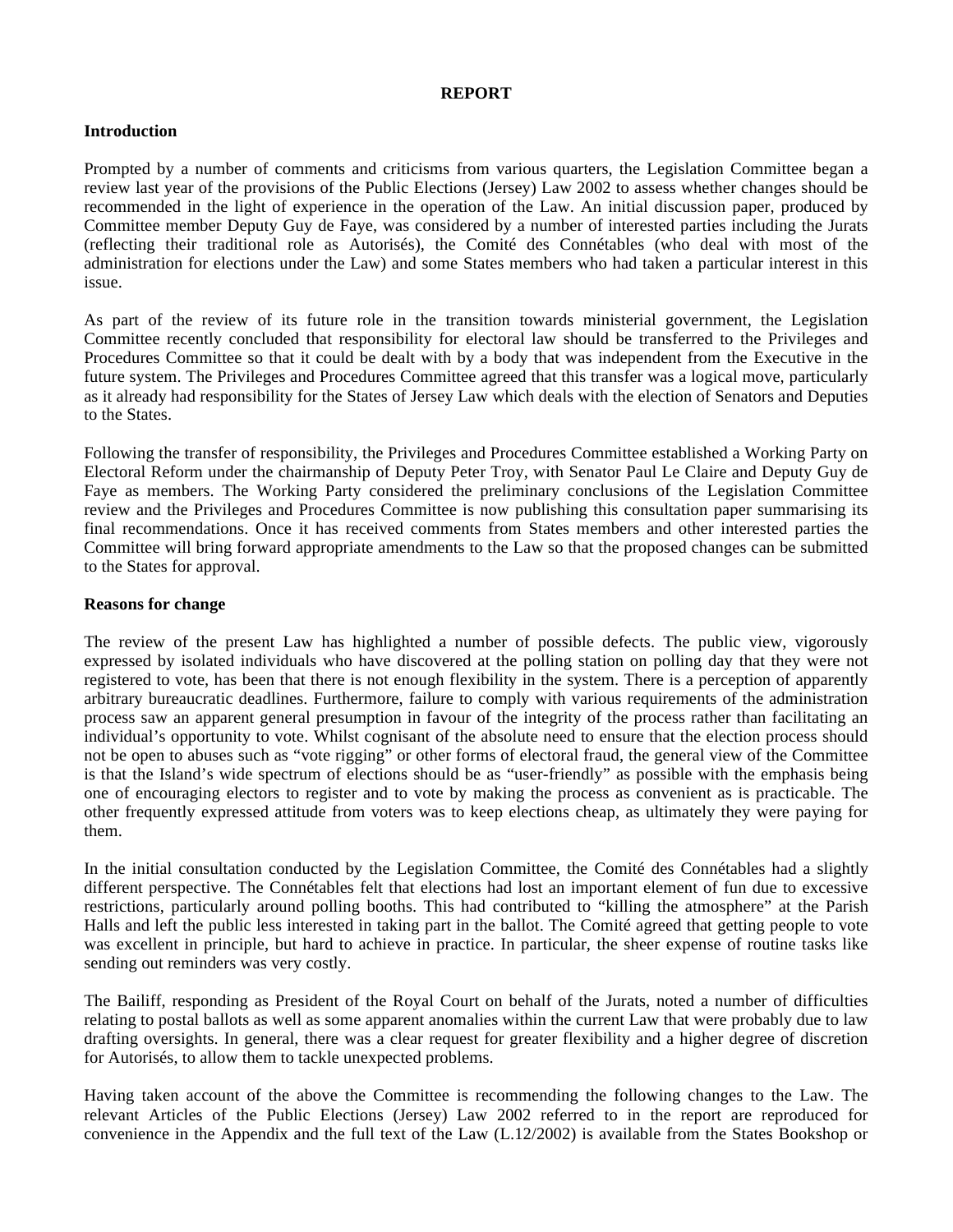can be viewed on <www.jerseylegalinfo.je>

# **Recommendations**

# *Article 5: Entitlement to be registered*

The curious effect of this Article stems from the time requirements laid down for being ordinarily resident. The Article provides that person is entitled to be registered if he or she has been either: (i) ordinarily resident in the Island for a period of at least 2 years, or (ii) ordinarily resident in the Island for a period of 6 months as well a having been ordinarily resident in the Island at any time for an additional period or periods totalling 5 years. The result is that a Jersey-born person or another person who has lived in the Island for a lengthy period, who may have spent decades living locally, but who have recently returned to the Island after a period of non-residency, is faced with a 6-month wait before he or she can register to vote.

Whilst it might seem expedient to insist that such persons should be obliged to immerse themselves in local society for half a year before they can take part in any democratic procedure, this measure is fundamentally antidemocratic and appears to ignore the fact that modern communication systems allow anyone to maintain contact with the Island from anywhere in the world.

The Committee's view is that, whilst it agrees that ability to register after 2 years' continuous residence in Article 5(i) should be retained, there is little merit in combining a continuous residency requirement (6 months) with a combined total of residency (5 years).

**The Committee therefore recommends that the residency requirement in Article 5(ii) should be amended to provide that a person will be entitled to be registered if he or she is ordinarily resident in the Island and has been has been ordinarily resident in the Island at any time for a period, or any number of periods, that total at least 5 years.**

The Committee considers that it would be logical for a similar change to be made to the qualifications for office for members of the States so that anyone qualified to be registered as an elector would meet the residency requirement for election as a States member. If the recommendation above is accepted the Committee will bring forward an appropriate amendment to the States of Law.

#### *Article 6: Electoral registers Article 7: How information is gathered Article 8: General publicity*

These Articles appear to be out of kilter in respect of the datelines for the triennial preparation of the electoral register, but this is because they were written in anticipation of impending constitutional changes. Unfortunately, given the current pace of constitutional change, this may be a feature that will merit further thought. The States have yet to determine the future electoral terms for members, but the choice is likely to be 4 or 5 years, rather than 3 or 6. However, it could also be possible for a concept of major general elections to be substituted for a more regular system of rolling change, possibly with annual elections.

The requirement for the Connétables to issue forms to every unit of accommodation in their parish by 1st May every year seems to be a potentially unnecessary expense, as is the need for the Judicial Greffier to advertise the general public duty to be registered on the electoral roll 4 times a year, in March, June, September and December. However, regular updates do ensure that the electoral roll remains accurate for elections for Centeniers and Procureurs, which could be held randomly throughout the year. Similarly, the roll is affected by deaths within a parish, as well as regular movement between local residences.

On a matter relating to the issuing of electoral registration forms, the Bailiff and Jurats were concerned that a property-owner might deliberately fail to list all the names of residents entitled to vote. This came to light when a number of voters were effectively disenfranchised by the failure of the property owner to deliver the franchise form to lodgers and tenants to complete and return. The reasons for failure to deliver or return the form properly are varied, but could include a desire by the property owner not to let the income tax authorities and others know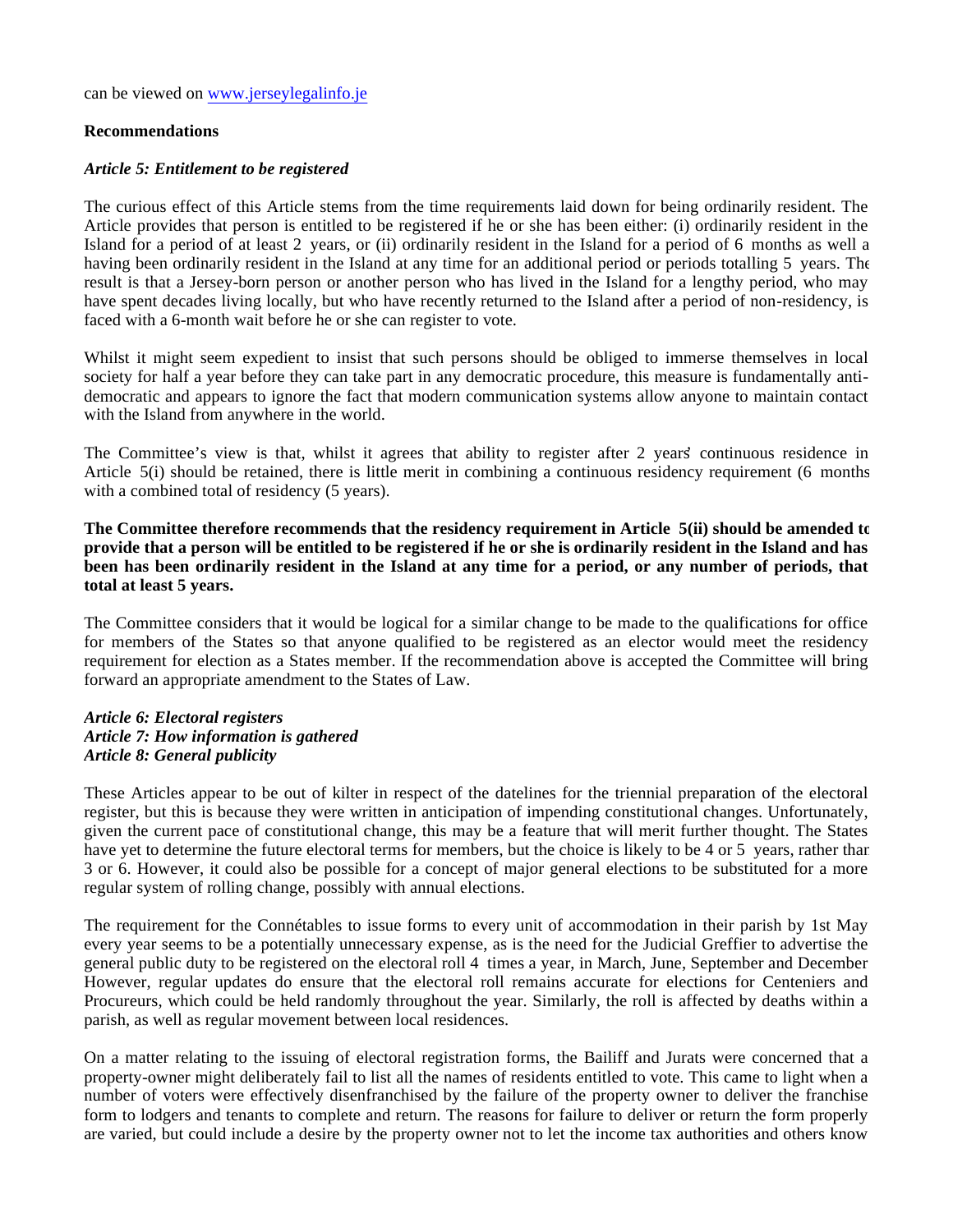that rental income is being received. One option would therefore be to introduce a criminal offence to tackle the problem. This would be limited in scope, as failure of a voter to register would not be a criminal offence.

**The Committee considers that, at this point, no significant changes need to be made to these Articles, although it recommends that in the interests of saving cost and bureaucracy the requirement that the** Judicial Greffier should advertise 4 times a year should be reduced to just 2 times a year, in March and **September. Further changes, for example to the 1st May deadline for the Connétables to issue electoral registration forms, can be revisited if a decision is made to move the date of the elections for Senators and/or Deputies.**

**The Committee does not recommend the introduction of a criminal offence for property-owners/heads of households who fail to register family members, lodgers, tenants etc as electors. The Committee notes that everyone has the opportunity to check the electoral roll and this provides a safeguard for anyone who is concerned about his or her registration.**

# *Article 12: Electoral register in force for an election*

The Committee considers that this Article provides one of the clearest indications of how the Public Elections (Jersey) Law 2002 has been constructed around bureaucratic convenience rather than the fundamental principles of the democratic process. Its effect is to close the electoral register on the day before nominations for the relevant election are finalised. This is a surprising insistence, given that the publication of exactly who is going to contest an election, following the nomination meeting, is one of the most powerful galvanizing factors in persuading voters to take interest in an electoral process. It is precisely from the time of the nomination meeting to polling day itself, that voters are most likely to check whether they are eligible to vote or not – and the function of Article 12 ensures that any enthusiastic voter who, for whatever reason, has not been registered by the prenomination cut-off point is deprived of his or her democratic rights.

The Committee is of the view that this cannot be right, as it must surely be the purpose of any election law to encourage the democratic process, rather than to set up restrictions to prevent eligible voters from taking part in an election.

The initial Legislation Committee consultation questioned why it would not be possible for eligible voters to be included on the relevant election register up to and including polling day, providing that they could prove their identity and domicile within the pertinent electoral district. It was suggested that this could be a simple matter for any Parish official to carry out up until polling day. Furthermore, even though Parish Halls were often closed for polling day, the consultation suggested that it was not unreasonable to expect that at least one competent person should be available to accept late registration applications. It was pointed out that if registration had not been applied for or been overlooked, the most likely time for this to be discovered was when a potential voter arrived at a polling station with the intention to vote.

During the initial consultation the Connétables were strongly against changing the electoral roll register cut-off point from the midday of the day of the nomination meeting. This was primarily due to administrative reasons, although there was concern that it might offer an opportunity for cheating by "buying votes".

The Committee believes that any decision on the appropriate cut-off time for registration must depend on a balance between the desire to facilitate voting and the need to safeguard the integrity of the agreed process. Within this must be weighed the distress of the disenfranchised voter against the time and cost of catering for a relatively small number of individuals. Few potential voters are likely to be affected by the midday nomination day cut-off, however they are likely to feel strongly on the issue. In practical terms it is also likely that those who believe they are registered will not discover a mistake until polling day. The logic is therefore that a cut-off point should remain on or close to nomination day, so that candidates can be issued with the "official" electoral roll, however, the roll could continue to be held open for "late" registrations up to close of parish business on the day preceding polling day. Any additional names would either be presented on a list to the Autorisé on polling day, or would be simply added to the central computer database. In the event of a substantial number of new registrations, it would also be appropriate to forward a supplementary notice of the new names to electoral candidates. On polling day, any further registrations should be at the discretion of the Autorisé, with the presumption of the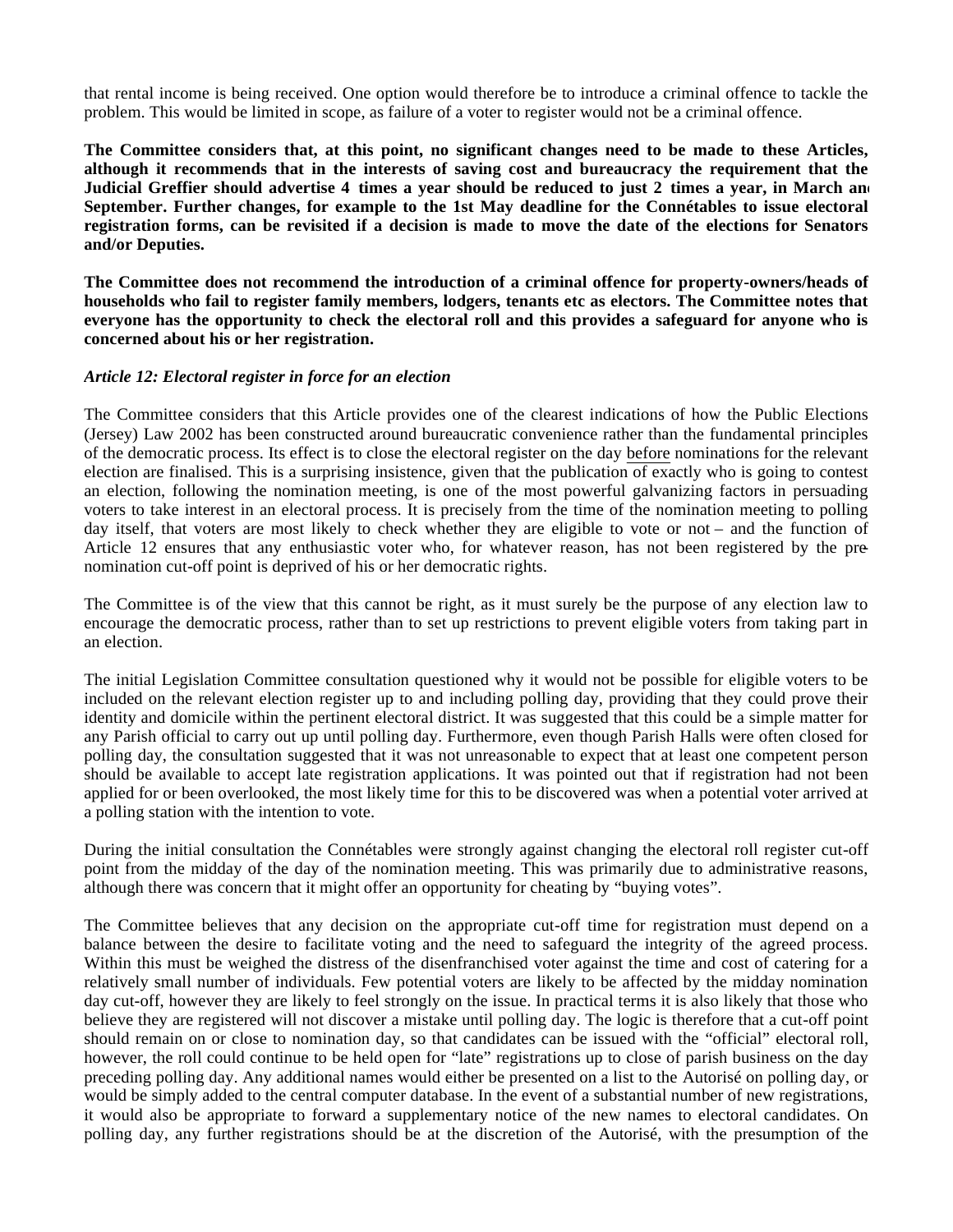ability to register and vote being in favour of the prospective voter, rather than against. However, this might be mitigated by a higher level of required proofs of identity and address. Cross-referencing with a central computerised electoral register database should eliminate any attempts at multiple voting.

**In summary the Committee therefore recommends that the main electoral roll should be produced the day before nominations, as per the** *status quo***. However, the Committee also recommends that prospective electors should be able to add their names to the electoral roll up until 12 noon on the day before election day. A final electoral register should then be produced for use on polling day. The Committee recommends that even if someone was omitted from this second (updated) electoral list, late applicants should still be able to be added, at the discretion of the Autorisé (with a presumption that they would approve late registrations subject to the applicant providing the necessary proof of identity). The Committee believes that, if these recommendations are accepted, practical steps should be taken to ensure that candidates in the election are able to obtain details from the updated list as it is compiled after nomination day.**

# *Article 17: Order for election*

The Committee notes that at present any Autorisé must be appointed by the Royal Court. Clearly personal circumstances such as sudden illness, bereavement or other unexpected misfortune could render an Autorisé unable to complete his or her duty. Whilst the initial appointments of the returning officers should continue to be made by the Inferior Number of the Royal Court, it can only meet in proper session and may not sit on Sundays. Thus, if the absence of an Autorisé occurred at short notice, such as on the evening prior to polling day, the Court would be unable to meet to appoint a replacement. Under such circumstances, the practical solution would be for the Bailiff to make the appropriate appointment.

**The Committee recommends that Article 17 should be amended to add a provision that in the event that any person, for whatever reason, is unable to carry out their duty as Autorisé, the Royal Court shall nominate a substitute, except in circumstances when the Court is unable to meet or in the 10 days preceding polling day or on polling day itself. In these circumstances the Bailiff should be empowered to act alone on the Court's behalf.**

#### *Article 22: Procedure where candidates exceed vacancies*

At first glance, this Article seems thoroughly reasonable in respect of giving notice of elections. The historical role of the churches as essential sources of public information is recognised and so is the traditional notification vehicle of the Jersey Gazette. However, in the 21st Century the Committee believes that there must surely be a case for additional advertising of elections in the modern electronic mass media. Whilst television advertising is probably too costly and BBC local radio likely to broadcast Gazette notices for nothing, as a public service, there must be a case for utilising local commercial radio, especially as the use of the Jersey Gazette involves payments to the Jersey Evening Post. This duty might be allocated to the Greffier/Judicial Greffier rather than the Connétables and would be perhaps restricted to Senatorial and Deputies' Elections. However, this would not prevent any parish from unilaterally extending its use of the available media to notify parishioners of parochial elections, or indeed any other matter.

# **The Committee does not recommend any formal amendments to this Article at this stage but intends to keep the matter of advertising elections under review in the future.**

#### *Article 28: Persons who may be present in polling station*

The perfectly reasonable right of a candidate to be present in each polling station where voting for that candidate is taking place is dependent, because of the present provisions of this Article, on the requirement in Article 28(1) to give the Autorisé notice in writing. Although the Committee has been advised that any such notice could, in practice, be given on any scrap of paper on polling day, the Committee is of the view that this qualification of a candidate's right of observation in a polling station is utterly superfluous, especially as the Autorisé already has the candidate's details in respect of name and address and, in many cases, will know the candidate by sight or recognise him or her from election posters. Either the candidate has a right to exercise or not.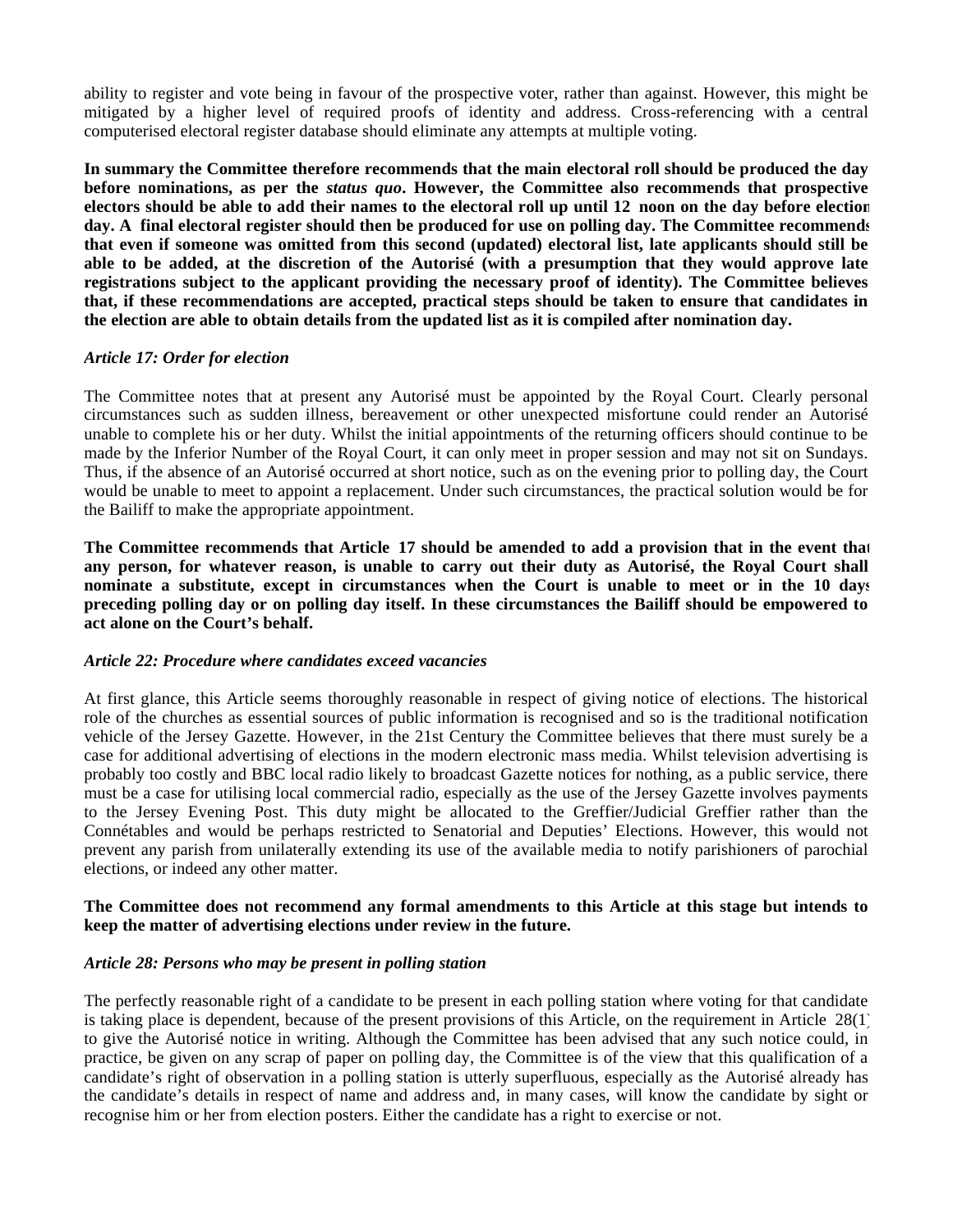**The Committee therefore recommends that Article 28(1) should be amended to provide that each candidate shall have the right to be present during the poll in each polling station where an elector may vote for that candidate without the need to give notice in writing.**

The Committee has also considered the position of a person other than the candidate who is representing the candidate. The provisions on the procedure for any such person to be present in a polling station are set out in Article 28(2).

The Committee accepts that it seems both courteous and reasonable to notify an Autorisé of the potential presence of that person. The way in which this could be achieved would be for any candidate's representative or representatives to provide written notification of authenticity as a representative from the candidate to the Autorisé. It would, for example, be acceptable for a person to simply carry a note from the candidate, which could be presented to the Autorisé at the polling station. It appears that this is acceptable under the Law as drafted but the Committee will seek advice to ensure that this is indeed the position and, if not, it will recommend that there should be an appropriate re-drafting of Article 28(2).

# *Article 30: Time when poll opens*

During the initial consultation period the Jurats felt that the extended polling hours, resulting in an 8 a.m. star time, placed an unfair strain on parish officials. They favoured a later start time of 10 a.m. The Bailiff felt that the long hours imposed an equally unfair strain on the Jurats acting as returning officers. The Connétables observed that variations of voting hours appeared to make no difference to the number of people voting. Essentially, regular voters adapted to the polling hours, but extending the hours did not bring in any significant number of "new" voters. Therefore, the polling hours were pragmatically a cost issue for employees or a time issue for volunteers at each polling station and a reduction on costs and imposition on people's time would be welcomed.

**The Committee does not believe that practical issues such as the hours worked by Parish officials or the commitment required from the Jurats should be a factor that would override any benefit that has been gained since the introduction of the longer hours. The Committee notes that the Working Party on Electoral Reform held the view that the polls should open at 10.00 a.m. because –**

- **having had consulted an analysis of the voting times by polling district prepared by the Judicial Greffe, it was clear that voter turnout increased at 10.00 a.m.;**
- **the earlier opening time had not made any real difference to the number of persons voting; and**
- **the easing of the rules associated with postal and pre-poll voting (Articles 37-46) would make this a more common, and for some, convenient, alternative.**

**The Committee therefore recommends that the opening hour of the poll should be changed to 10 a.m. A recent amendment to the Law changed the opening time to 12 noon for elections for Centeniers and Procureurs du Bien Public, and this recommended change would therefore only apply to elections for Senators, Deputies and Connétables.**

# *Articles 37 to 46: Postal and pre-poll voting*

The Committee believes that the introduction of pre-polling, together with the continued use of postal voting, is very useful aspect of voting procedure and considers that these 2 facilities should perhaps be extended beyond the current restrictions of being out of the Island, having unavoidable commitments or a disability. If it might encourage greater participation in elections, the Committee cannot see why postal votes should not be allowed on request, as well as pre-polling, without placing any restrictions on this form of balloting. At present, as can be seen from Article 38, the Judicial Greffier cannot allow a person to have a postal or pre-poll vote unless the person can justify that they are likely to be out of the Island or have commitments or a disability that will prevent that person attending at a polling station.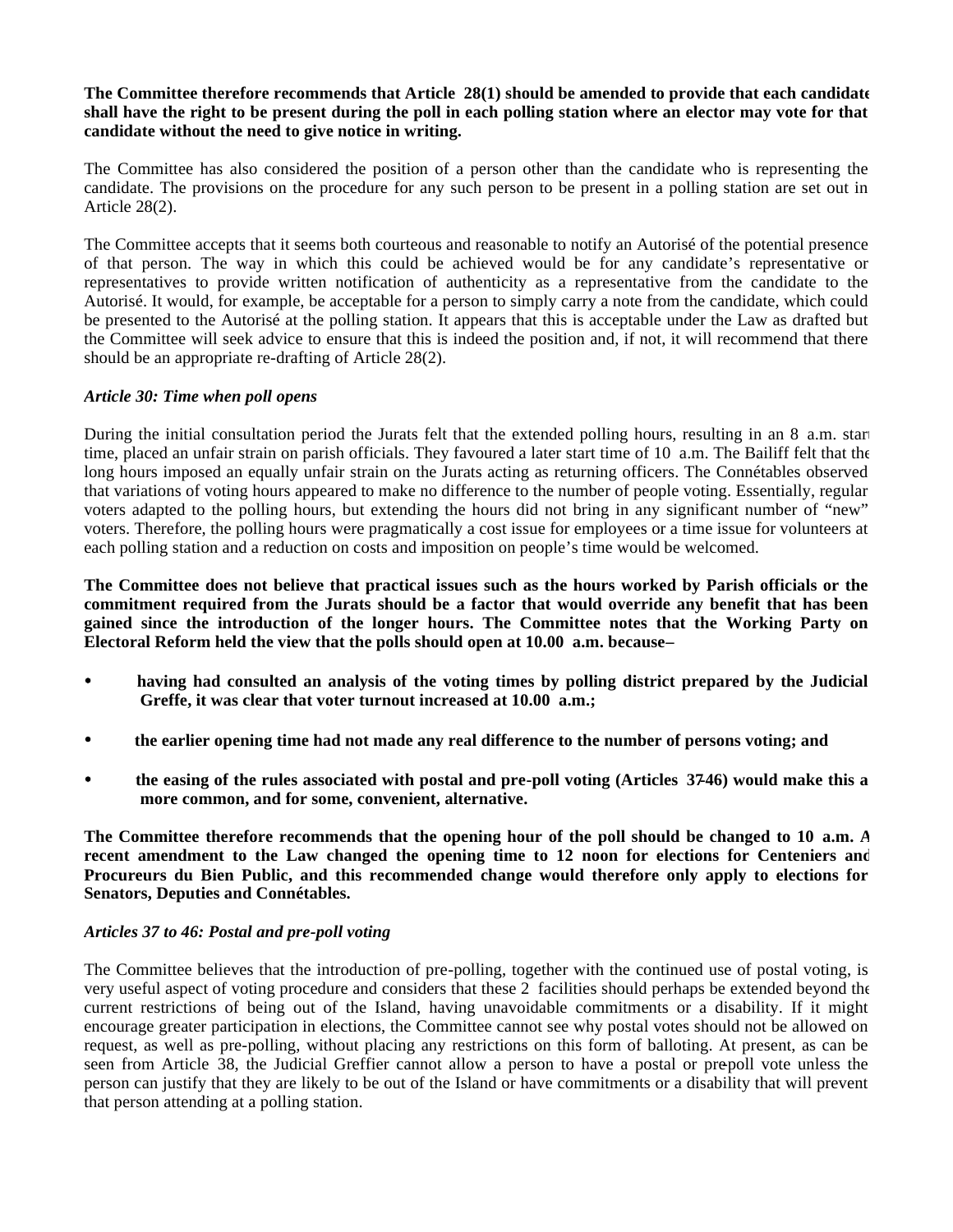In respect of the existing process, the Judicial Greffe issues 3 separate forms (commitments, disability, out of Island) for election candidates or other interested parties to photocopy and pass on to any voter who may require one. The Committee considers that it would be far simpler to have just one form.

Similarly, the postal voting process is currently a convoluted one. Having obtained an application form (for disabled people this means either telephoning the Judicial Greffe or applying by post), this has to be filled out and returned to the Judicial Greffier. The postal vote form is then despatched to the applicant for completion and returned. Given that posting to a specific address is a fairly strong guarantee of ensuring that a postal ballot does not "fall into the wrong hands", the Committee considers that this interchange of documentation could probably be reduced by half. Once a ballot paper is received by the voter it must be returned to the Judicial Greffier, duly sealed in the envelope provided, before midday on the day before the election day.

The Committee accepts that some voters have clearly been disenfranchised due to a rigorous interpretation of the law on the reasons for wishing to pre-poll or obtain a postal vote. In addition there is no provision, once a potential elector has obtained a postal or pre-poll vote, for that person to attend at a polling station with the ballot paper to vote in the usual way. In view of the fact that the Judicial Greffe has records of which electors had been issued with postal votes, the Committee does not consider it would be unreasonable to allow them to be handed in at the polling station, on presentation of proof of identity, if they had missed the previous day's midday deadline at the Judicial Greffe, although a problem would potentially remain with late posted ballots arriving at the Judicial Greffe on polling day itself.

The Committee has considered concern expressed in the initial consultation process about the practice of some candidates to collect large numbers of application forms from the Judicial Greffe for distribution, during canvassing visits, to the housebound and elderly people in residential and nursing homes. The practice may be entirely altruistic, but there remains a worry that undue pressure or influence may inadvertently be put upon vulnerable voters. It is clear that candidates and their representatives have assisted voters in completing both applications and the postal voting form issued by the Judicial Greffe. (Information from other sources indicates that in some cases, the forms were filled in on the day after nomination day, with the voter having committed a vote to a particular candidate, before having had the opportunity to even read the manifestos of rival candidates.)

The Law provides stringent measures to ensure the secrecy and freedom of voting for people who attend in person at a polling station. By contrast, the Law has no similar safeguards in relation to a postal voter. The Committee is therefore extremely concerned about such practices, particularly in the context of a progressively ageing population.

**The Committee recommends that the circumstances in which a person may apply for a postal or pre-poll vote should be amended to allow any person entitled to vote in an election to apply to vote in this way. The Committee believes that the present restrictions are unnecessary and, as a person who has voted in this way is precluded from obtaining a further vote at the polling station, there is no increased risk of fraud.**

**Secondly, the Committee believes that the Law should be amended to provide that candidates and their representatives should be prohibited from facilitating, interfering or overseeing in any way the postal or pre-poll vote of another person. It would not be an offence for candidates and their representatives to indicate how the process operated and how the necessary application forms could be obtained. For example, it would be an offence to give out or collect application forms or to assist an elector to complete them.**

**In addition the Committee recommends that the Law should allow the Judicial Greffe to accept requests for postal voting submitted via the internet or communicated for completion over the telephone**, as the key requirement is to establish a name and address of a potential voter and that the voter requesting a pre-poll or postal vote is already registered on the electoral roll for the appropriate constituency. In such circumstances, where a name, electoral number and address can be confirmed on the electoral register, a postal vote form could be sent direct to the voter's address. Such a form could be used as a postal vote, or by presentation at the Judicial Greffe, within the notified hours for pre-polling, as an entitlement to a pre-poll vote.

During the initial consultation stage concern was expressed to the Committee about the fact that once a voter has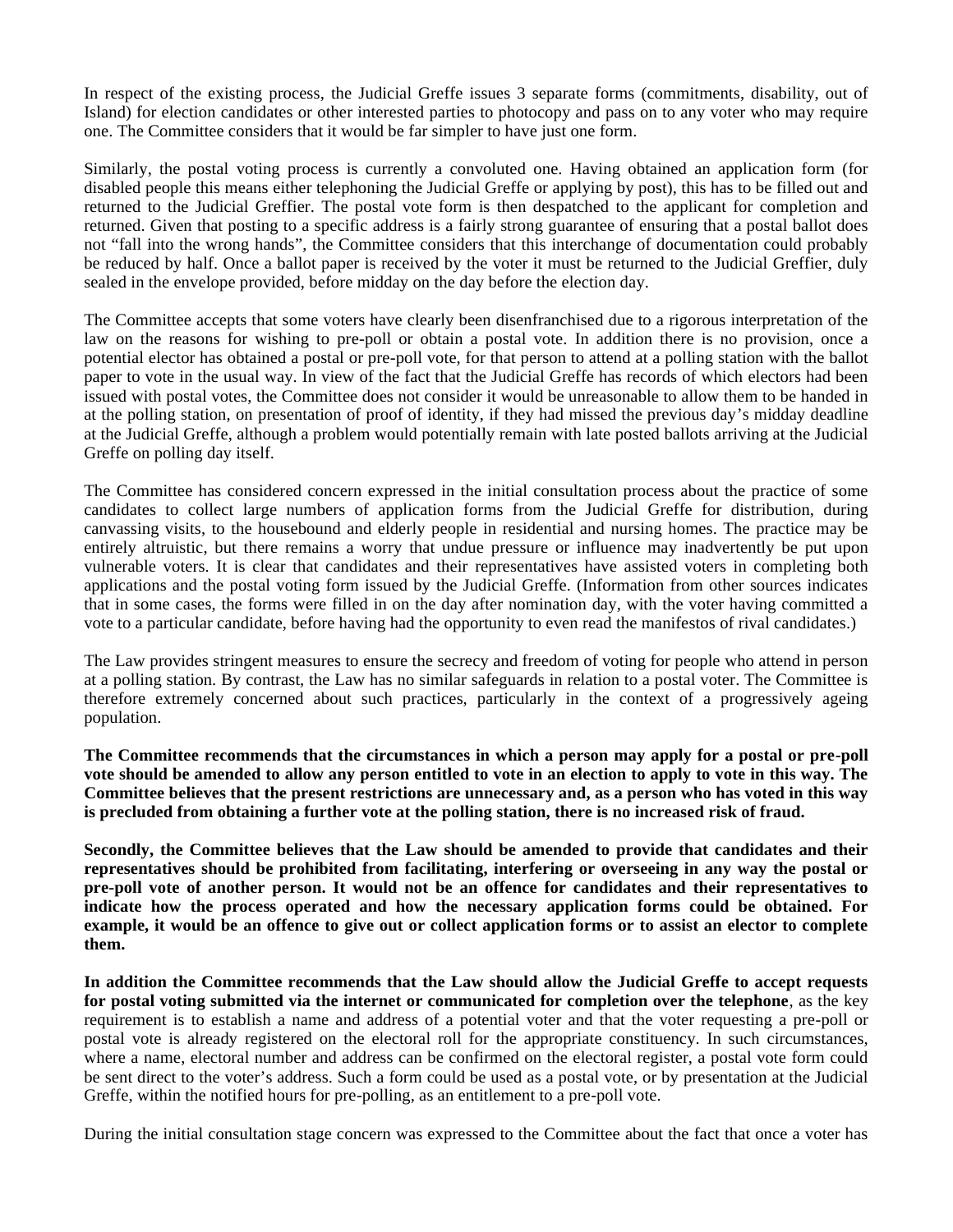obtained a postal or pre-poll vote that person cannot then take it to a polling station on election day. The Committee believes that in the event of a voter failing to use an allocated postal vote, it should be open to the voter, on polling day, to take and present their ballot paper to the returning officer at the polling station. The returning officer would check the voter's electoral number and letter (allotted by the Judicial Greffier) against the list of postal votes drawn up by the Judicial Greffe and the letter allocation made by the Judicial Greffier.

# **The Committee therefore recommends that appropriate amendments should be made to the Law to allow any person who has obtained a postal vote to cast that vote at the polling station, subject to the safeguards listed above.**

The Committee accepts that there are practical and logistical reasons which mean that it would not be practical to amend the provisions of Article 44(3) which mean that postal votes returned to the Judicial Greffe after the midday deadline on the day before election to be discounted.

# *Article 46: Duties of Autorisé on receipt of postal and pre-poll votes*

The Law specifies that a person voting by post or pre-polling must insert the ballot paper in one sealed envelope and return that sealed envelope with the declaration of identity in a separate envelope. The Jurats have noted that a relatively small number of electors inadvertently put their declaration of identity and the ballot paper together inside the ballot paper envelope. Unfortunately, the Autorisé is not permitted to open the ballot paper envelope to discover whether the declaration of identity is contained there, when one cannot be found. This means that a small number of votes, where identity cannot be confirmed, are consequently rejected under Article 46(4).

**The Committee recommends that Article 46(4) should be amended to allow the Autorisé to open the ballot paper envelope if he or she cannot find the declaration of identity form and suspects that it may be in the ballot paper envelope.** The Committee gave careful consideration to this recommendation as it is aware that such action could, in theory, compromise the secrecy of the vote but concluded that the slight risk of the Autorisé seeing the way in which an elector had voted is outweighed by the fact that the vote will not be discounted.

The Jurats also propose that the declaration of identity be amended so that the person who witnesses the signature of the voter is required not only to sign their name, but also print their name and give their address. At present, a signature, which is often illegible, is the only requirement and this, clearly, does not provide an adequate safeguard against electoral fraud. The Jurats note that such a change may be achieved administratively by the Judicial Greffe, rather than requiring a change in the law. **The Committee supports this recommendation.**

# *Article 49: Counting*

Article 49(3) appears to permit the candidates and any number of the candidates' representatives to be present at the location of the count. During the initial consultation phase the Jurats noted that, although no problems have, as yet, arisen in practice, they would like representation at the count to be limited to solely the candidates and one representative per candidate.

**The Committee does not recommend making any change to address a potential problem that has not yet arisen.** Any such change could potentially kill off the atmosphere during the count and is probably an excessive measure in the light of current practice. However, an Autorisé does not appear to have a power under the Law to expel persons from the count if the person is deemed to be disrupting, impeding or interfering with it. **The Committee therefore recommends that the Law be amended to make it clear that the Autorisé has such a power**.

# *Article 51: Invalid papers*

# **Recommendation**

Following an observation by the Jurats, **the Committee recommends that Article 51(1)(a) should be amended for the avoidance of doubt to make specific reference to Article 35, so that votes from the sick or disabled collected or recorded by an Autorisé or Adjoint are not ruled invalid.**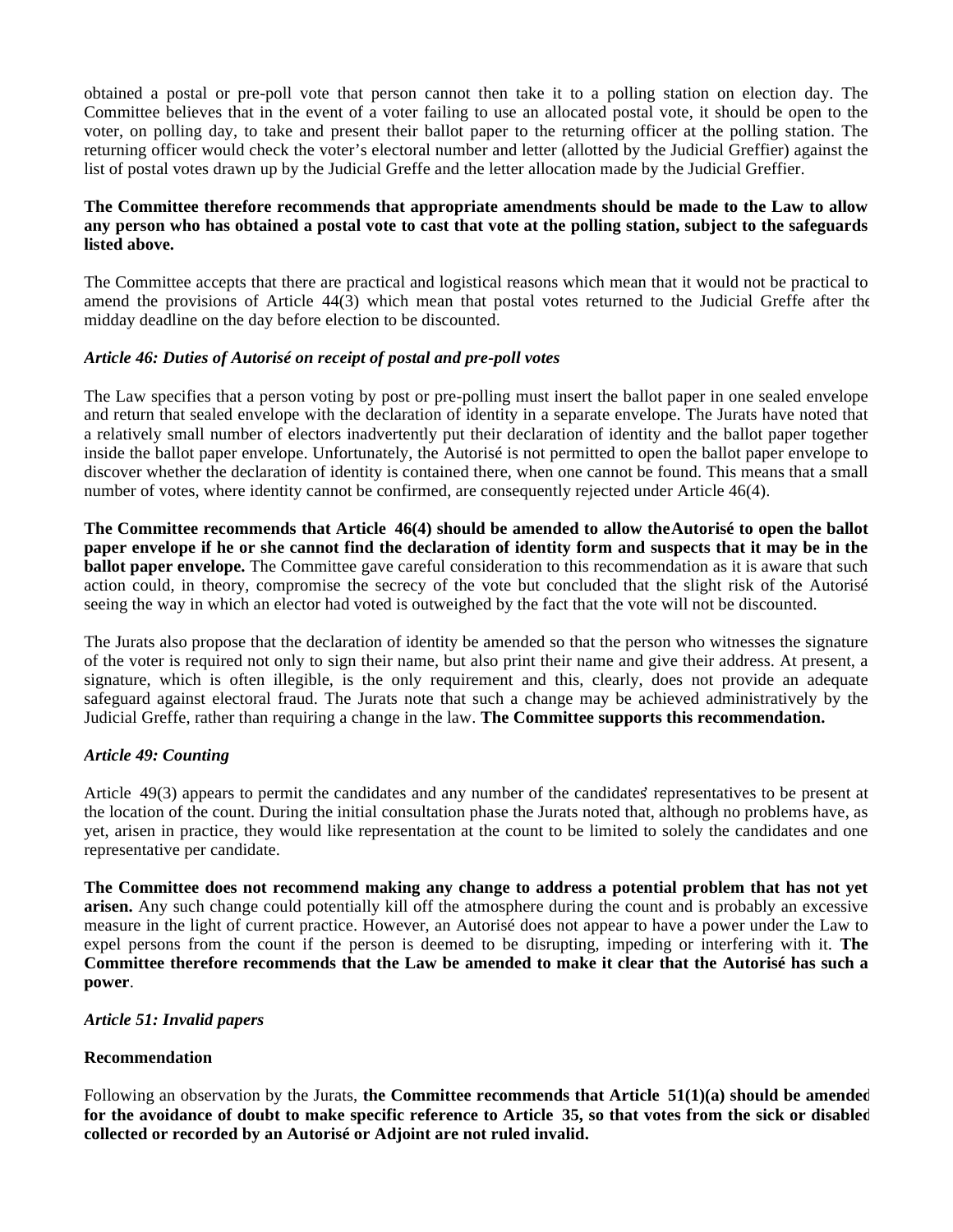# *Article 54: Order for swearing-in*

This Article contains curious provisions on the order for swearing-in which do not accord with the actual process adopted by the Court, which is to swear in a number of candidates elected to the same position (for example the 6 Senators or the 29 Deputies) together unless any wish to affirm the oath. The Committee believes that the Article is unnecessary and **recommends that it be repealed to avoid unnecessary confusion.**

# **Other issues**

There are a number of issues that the Committee has discussed during this review but which it believes should be addressed, if appropriate, at a later date. For example it has been decided not to include any recommendations or internet or telephone voting, primarily due to cost considerations and secondarily due to a prevailing expert view that the security of electronic voting systems cannot yet be guaranteed. The issue of the establishment of political parties has been raised, and it has been suggested that the form of the ballot paper should be changed to permit the inclusion of a party name and associated logo. There are legal and practical issues which would need to be addressed and the advice of the Law Officers' Department is being requested in this regard.

The Committee has also given initial consideration to alternative electoral systems, such as some form of preferential voting, in elections where there are a number of places to be filled, such as the current senatorial elections. The Committee's initial view is that an alternative electoral system might be appropriate in such circumstances but it has concluded that decisions on the future composition and election of the States need to be taken first to see whether or not there will be multi-member constituencies in the future. Any such change would require very careful research before being recommended and the Committee does not believe it can justify the commissioning of that research until the issues referred to above have been resolved.

# **Consultation period**

The Committee welcomes comments on the recommendations contained in this consultation paper and will welcome any further constructive suggestions relating to aspects of the current Law that has not been included in this paper.

Comments should be submitted no later than 25th February 2005 to the Privileges and Procedures Committee, c/o States Greffe, Morier House, St. Helier, Jersey, JE1 1DD or by email to i.[clarkson@gov.je](mailto:clarkson@gov.je)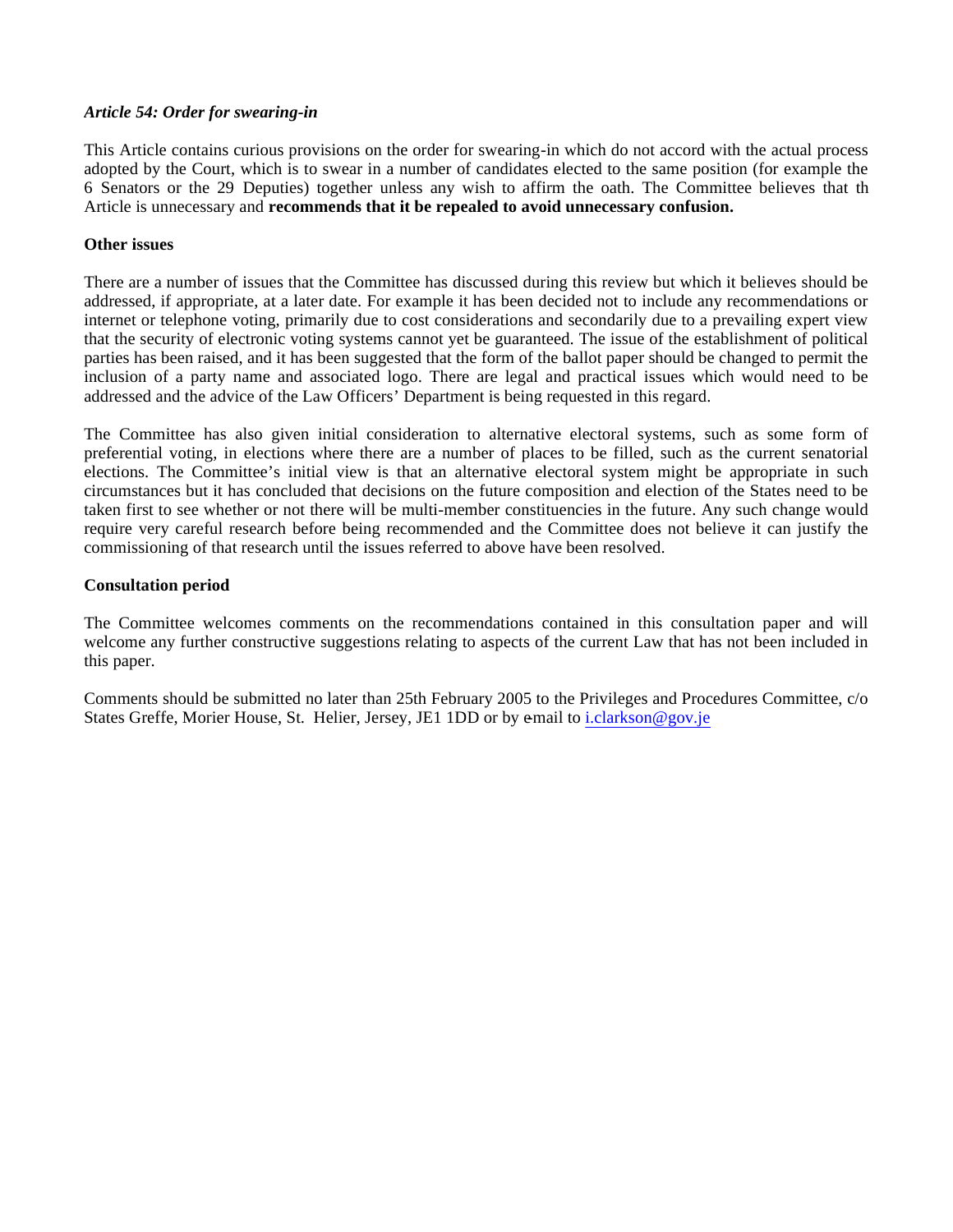# **PUBLIC ELECTIONS (JERSEY) LAW 2002**  $\frac{1}{2}$

# ARRANGEMENT OF ARTICLES  $\frac{1}{2}$

# *PART 1*

# PRELIMINARY

# *Article*

1 Interpretation

# *PART 2*

# WHO MAY VOTE?

- 2 Entitlement to vote<br>3 Voting where name
- 3 Voting where name omitted from electoral register<br>4 Disqualification
- Disqualification

#### *PART 3*

#### ELECTORAL REGISTERS

- 5 Entitlement to be registered<br>6 Electoral registers
- 6 Electoral registers
- 7 How information is gathered
- General publicity
- 9 Appeals
- 10 Revision of electoral register<br>11 Electoral register to be availa
- 11 Electoral register to be available
- 12 Electoral register in force for an election
- Regulations may amend times in this Part

# *PART 4*

# **GENERAL**

- 14 Public election<br>15 Cost of election
- 15 Cost of election<br>16 Assistance
- 16 Assistance<br>17 Order for e
- Order for election

# *PART 5*

# NOMINATION

- 18 Nomination of candidates<br>19 Holding of nomination me
- 19 Holding of nomination meeting<br>20 Procedure at nomination meetin
- 20 Procedure at nomination meeting<br>21 Procedure where candidates do no
- Procedure where candidates do not exceed vacancies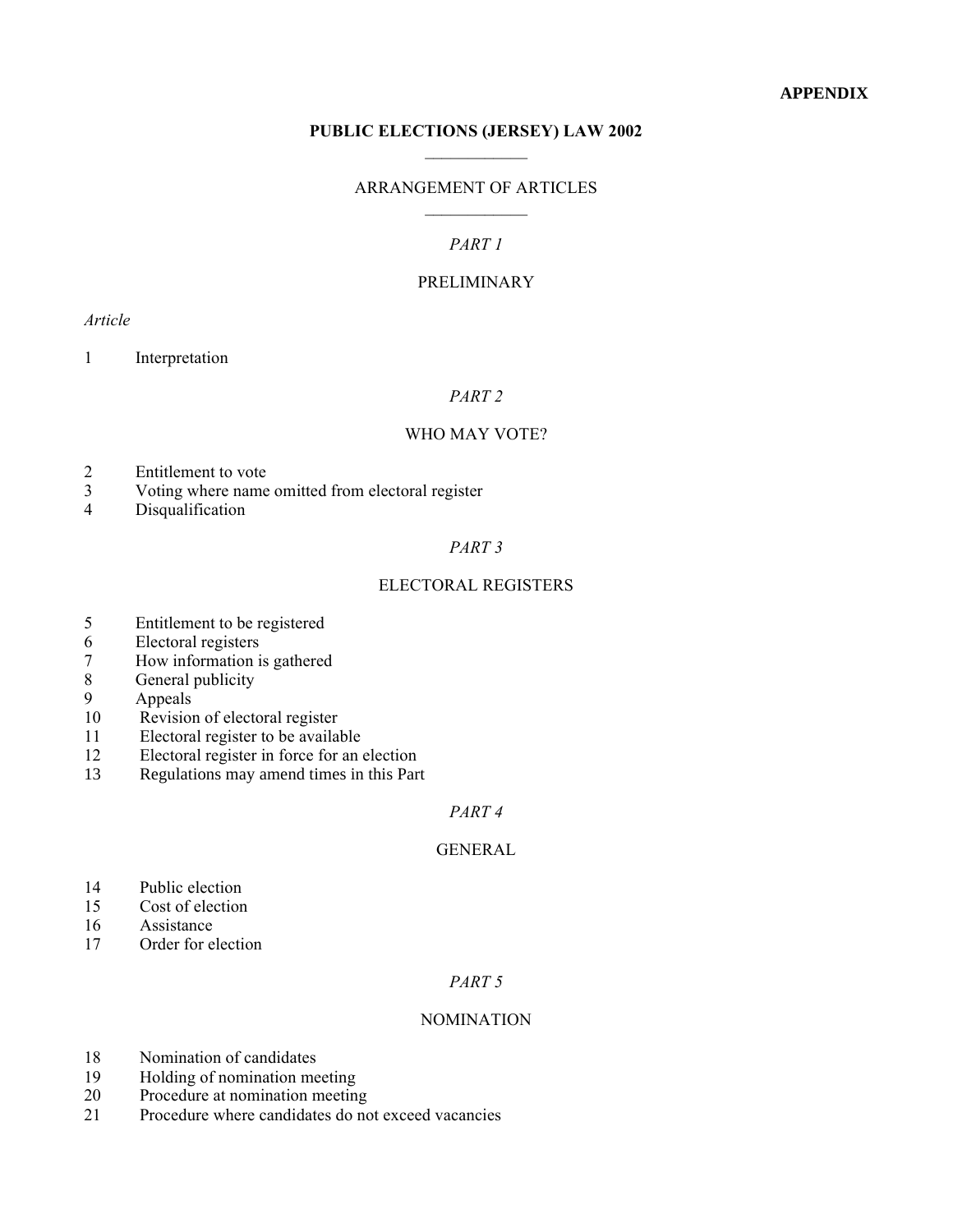# *PART 6*

# POLL

- 22 Procedure where candidates exceed vacancies
- 23 Disqualification or death of candidate<br>24 Ballot papers
- 24 Ballot papers<br>25 Secret ballot
- Secret ballot
- 26 Polling stations
- 27 Adjoints<br>28 Persons v
- 28 Persons who may be present in polling station<br>29 Supervision of polling station
- 29 Supervision of polling station<br>30 Time when poll opens
- $T$ ime when poll opens
- 31 Start of polling
- 32 Giving ballot paper to elector
- 33 Voting<br>34 Doubtfi
- 34 Doubtful votes<br>35 Ill or disabled v
- Ill or disabled voters
- 36 Spoilt ballot papers

# *PART 7*

# POSTAL AND PRE-POLL VOTING

- 37 Interpretation<br>38 Persons entitle
- 38 Persons entitled to postal or pre-poll vote<br>39 Advertising postal and pre-poll voting
- Advertising postal and pre-poll voting
- 40 Register of postal and pre-poll voters
- 41 Name accidentally omitted from electoral register<br>42 What is sent out or given to voter
- 42 What is sent out or given to voter<br>43 Various formalities for postal and
- 43 Various formalities for postal and pre-poll voting<br>44 Procedure for postal and pre-poll voting
- Procedure for postal and pre-poll voting
- 45 Documents to be delivered to Autorisé
- 46 Duties of Autorisé on receipt of postal and pre-poll votes

# *PART 8*

# COUNT

- 47 Close of poll
- 48 Sealing the papers
- 49 Counting
- 50 Recording the numbers<br>51 Invalid ballot papers
- 51 Invalid ballot papers
- Return

# *PART 9*

# AFTER RESULT OBTAINED

- 53 Result
- 54 Order of swearing-in<br>55 Secrecy of used ballo
- 55 Secrecy of used ballot papers<br>56 Documents to be kept then de
- Documents to be kept then destroyed